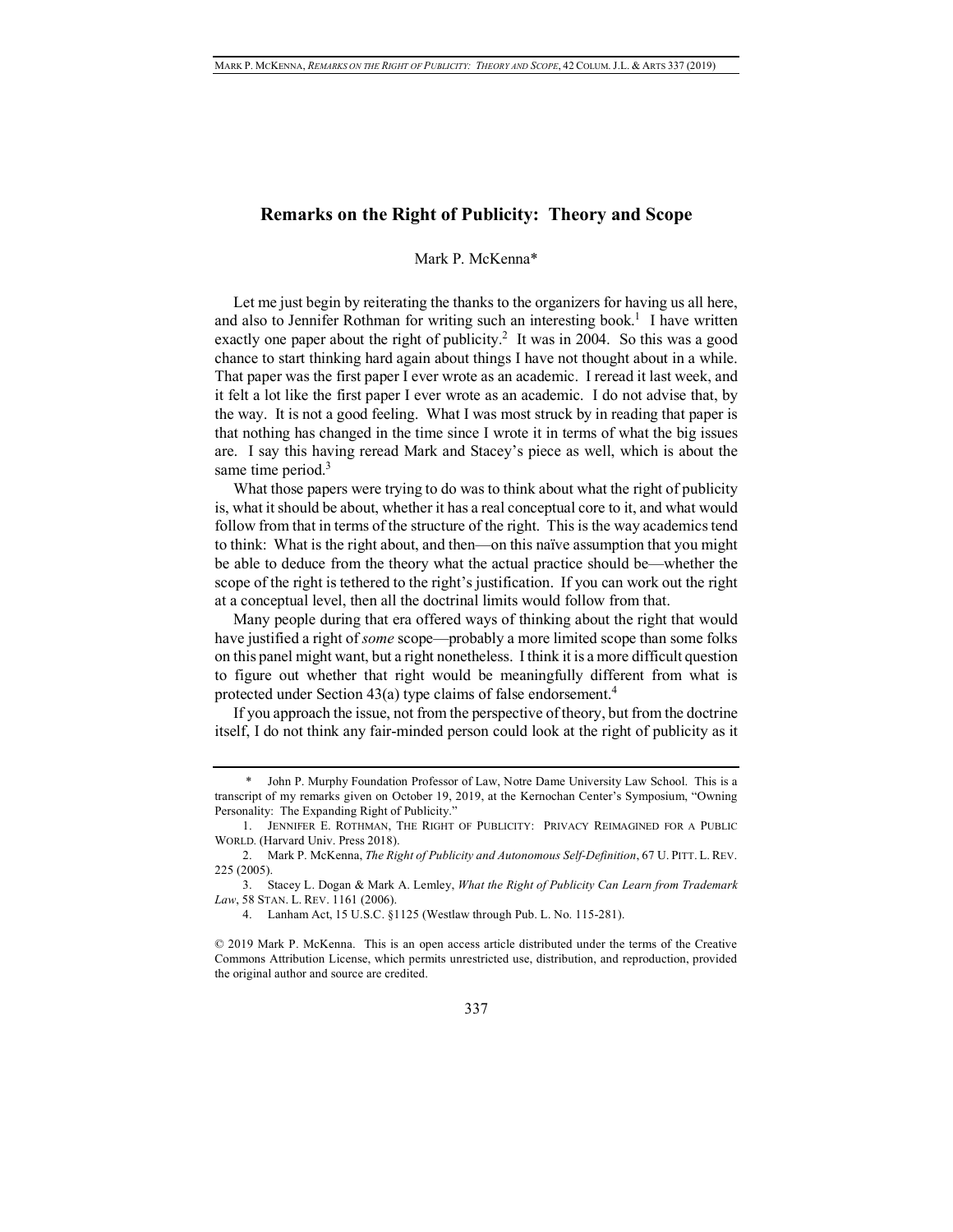## 338 COLUMBIA JOURNAL OF LAW & THE ARTS [42:3]

actually exists and believe that the doctrine derived from a coherent theory. It has characteristics of both personal and property rights. It resembles in different ways and at different times privacy and IP rights. But the mixture is hard to explain in any satisfactory way. Jennifer Rothman referred to it as having an identity crisis. I think that was probably generous. I think the fact is *that* is what really animated all the papers I was talking about: This sort of weird mixture of different things that make it hard to identify any particular coherent theory.

Beyond academic preferences for conceptual purity, the cost of not having a real theory is that I do not think you can find in doctrine any statement that you can really take seriously about this scope of this right in prima facie terms. I will just give a couple of examples. Take the claim that the prima facie right is against commercial uses of one's identity does not qualify. For one thing, a really large number of commercial uses have never been considered violations of the right of publicity. Take for example all the uses of your identity for data mining or targeted advertising. I will bracket here the problem of determining what counts as an identity, something that is made easier in states like New York but is obviously a huge rabbit hole in California.

The modern right is really patterned after paradigmatic uses that drove creation of the right, and those are essentially advertising uses. Beyond that, I think the right is better understood in negative terms by the force of external values, like those from the First Amendment. It is in the First Amendment sense that I think we should really think about the distinction between commercial and noncommercial uses. I should just put in a plug here: Eric Johnson has a nice piece that was published in the Northwestern Law Review, the thesis of which is pretty similar more or less to what I just described, which is that there really is no positive version of the right of publicity.<sup>5</sup> You have to understand it in negative terms.

What the lack of clarity means is that we have clusters of cases, but at least to my mind, no satisfying conceptual language that describes why those cases cohere or why other uses fall outside the right. Things are a little better in states like New York where you get a little clearer and more limited statutory language.<sup>6</sup> Still, I think even in many of the states that have passed statutes, there is no really satisfying conceptual justification for the basket of rules that get put into the statute at any given time.

Take again the example of targeted advertising: Why are somebody's sales of data, which are uniquely associated with you, not a commercial use of your identity? Even in New York terms, it is clearly use of your name for commercial purposes. You could try to say it is not uniquely your identity that makes those uses valuable. I do not think that is true. It is certainly not true in the targeted advertising example where the whole point of the data is that it is uniquely associated with you. We have been told for most of the history of the right of publicity that use of the identity itself is proof of its unique value. Sarah just said that a couple of minutes ago.<sup>7</sup> I doubt very much most right of publicity plaintiffs would want to have a rule where you

<sup>5.</sup> Eric E. Johnson, *Disentangling the Right of Publicity*, 111 NW. U. L. REV. 891 (2017).

<sup>6</sup>*. See* N.Y. CIV. RIGHTS LAW §§ 50-51 (McKinney 2019).

<sup>7.</sup> Sarah "Alex" Howes, *Likeness Rights for the 21st Century*, 42 COLUM.J.L. & ARTS 345 (2019).